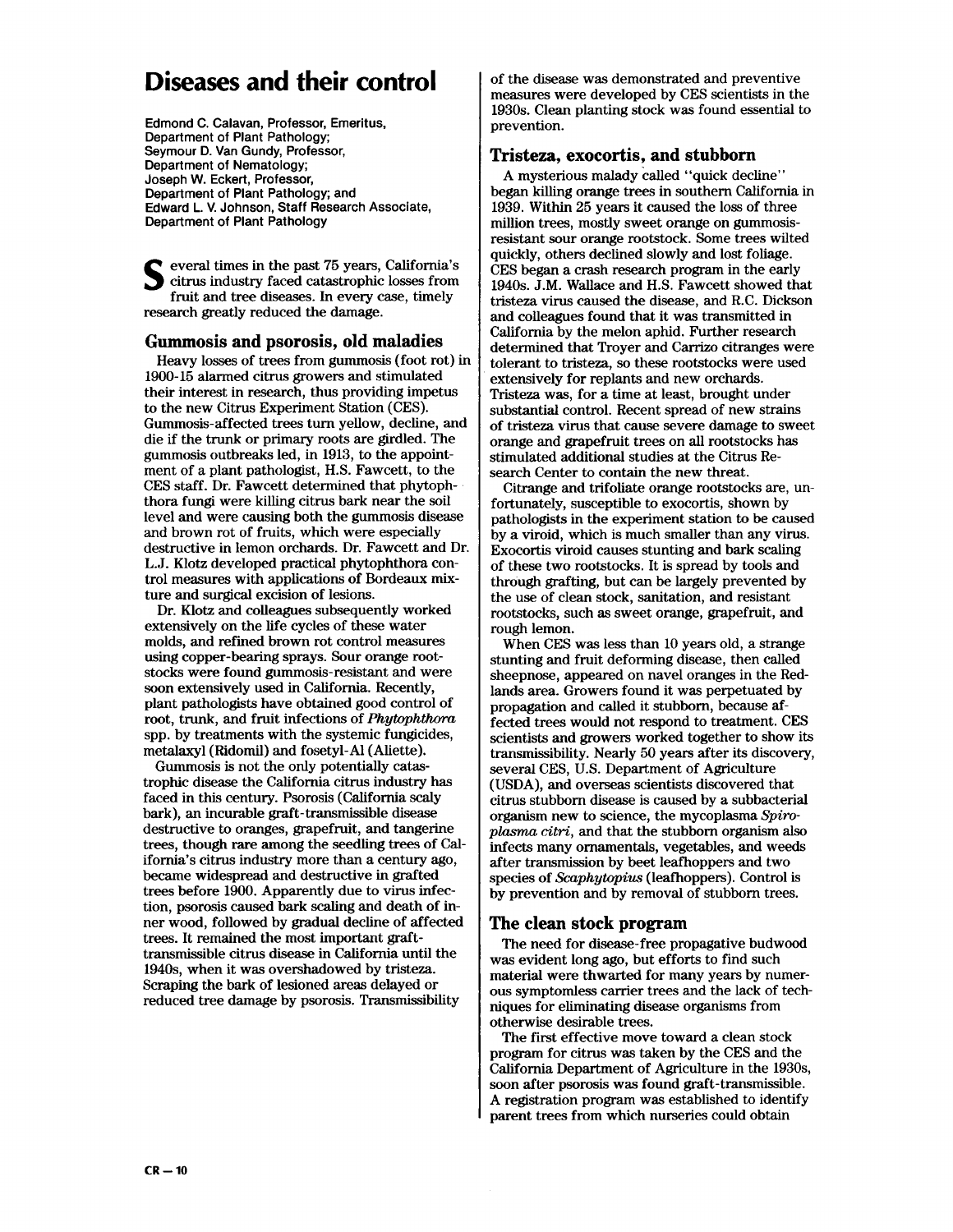budwood free of the psorosis pathogen. This pro**gram** prospered until tristeza virus overran most registered trees in the 1940s. With losses from virus and other bud-perpetuated diseases mounting in the 1950s, the citrus industry sought help from CES in establishing a "Variety Improvement Program" to provide disease-free, true-to-name budwood for increase by nurseries. The psorosis registration program was reactivated quickly, but it took about 10 years for the experiment station to produce trees that indexed free of all known diseases.

Despite some problems with stubborn disease, expanded citrus registration and certification, now called the "Citrus Clonal Protection Program," **has,** thanks to strong support by the industry and excellent cooperation by the California Department of Food and Agriculture, Cooperative Extension, and USDA, provided a good supply of clean budwood for increase by nurseries during the past 13 years. This goal was achieved only by developing methods, or adapting those developed elsewhere, for detection by indexing and elimination of all pathogens present in desirable clones. The ongoing program at the Citrus Research Center is a joint effort of the departments of Botany and Plant Sciences and of Plant Pathology to discover ways of eliminating and avoiding *Phytophthora*  and other fungi, psorosis, tristeza, stubborn disease, vein enation- woody gall, exocortis, cachexia, ringspot, concave gum, infectious variegation, crinkly leaf, tatter leaf-citrange stunt, and others. Thermo-therapy and shoot-tip grafting have been effective in eliminating pathogens.

Thus far, the clean trees have been successfully maintained and the more important ones are established in the Lindcove Foundation Block east of Visalia. The California program has reduced citrus tree disease losses and has been used **as** a model for similar projects in other countries. A comprehensive clean stock program is essential to the continued production of healthy citrus trees.

#### **Postharvest decay, a costly mess**

Decay of citrus fruits after harvest has caused substantial losses to growers and consumers for more than a century. The California citrus industry estimated loss due to decay during 1979 at \$84 million. The major postharvest diseases of citrus fruits are blue and green molds *(Penicillium),*  sour rot *(Geotrichwm),* brown rot *(Phytophthora),*  and alternaria stem-end rot. Brown rot and alternaria rot begin from infections of fruit on the tree; blue and green molds and sour rot start from spores deposited in injuries.

L.J. Klotz found that copper fungicides were ineffective against brown rot if the fungus had penetrated the peel, but submerging fruit with incipient infections in hot water  $(115^{\circ} - 118^{\circ} F)$  for two to four minutes killed the fungus. Various modifications of this treatment have been used in California packinghouses for many years to control brown rot, despite the potential for heat damage

to turgid citrus fruits. Recently, experiment station researchers found that metalaxyl (Ridomil) eradicates phytophthora infections **as** well **as** hot water without the injury potential.

Alternaria stem-end rot is a major factor limiting the storage period of lemons. Bartholomew showed in 1926 that *Alternaria* infected the stem buttons of the fruit early in their development on the tree and, at harvest, the fungus was deeply imbedded in the tissue, where it survived postharvest fungicidal treatment. Many buttons were infested, but the fungus attacked the fruit only after the buttons became senescent. W.S. Stewart demonstrated in the early 1950s that postharvest treatment of fruit with 2,4-D delayed senescence and postponed the attack. Today, all lemons produced in California are treated with 2,4-D in the packinghouse to control alternaria stem-end rot during storage.

Work continues at the Citrus Research Center to reduce losses caused by blue and green molds, the most serious market diseases of citrus fruits produced in California. These investigations have two purposes- to prevent infection of injuries on the fruit by *Penicillium* and to inhibit sporulation on diseased fruit, thereby preventing spoilage of sound fruit. Research was started in the 1950s to find a substitute for biphenyl, a postharvest fungicide then severely criticized in European markets. Sec-butylamine (2-aminobutane), discovered in this program and released to the industry in the early 1960s, has been widely used to prevent infection of lemons during storage and of oranges during ethylene degreening. During the past 15 years, several new fungicides have been investigated, each more effective than its predecessor in preventing infection and inhibiting sporulation of *Penicillium.* 

The intensive use of sec-butylamine, thiabendazole, and benomyl has selected strains of *Penicillium* resistant to these fungicides, resulting in their failure to control decay. Packinghouse management strategies for controlling the resistance problem are being actively investigated. Two new fungicides, imazalil and etaconazole, not yet available for commercial use, can control strains of *Penicillium* resistant to fungicides now in use. Investigations at Riverside have shown that etaconazole also effectively controls sour rot, a disease not controlled by any existing commercial treatment.

### **Some fungi are good for citrus**

Mycorrhizae are beneficial fungi that grow in symbiotic association with roots and aid in the uptake of many nutrients, particularly phosphorus. These fungi are sometimes described **as** "biotic fertilizers," because they can be partially substituted for high fertilization. Unfortunately, concentrations of methyl bromide used for fumigating citrus nurseries to kill soil pathogens are also lethal to mycorrhizal fungi.

U.C., Riverside, researchers collected, screened, and selected the most efficient strain of *Glomus fasciculatus,* a mycorrhizal fungus associated with citrus. The relative dependencies of various citrus